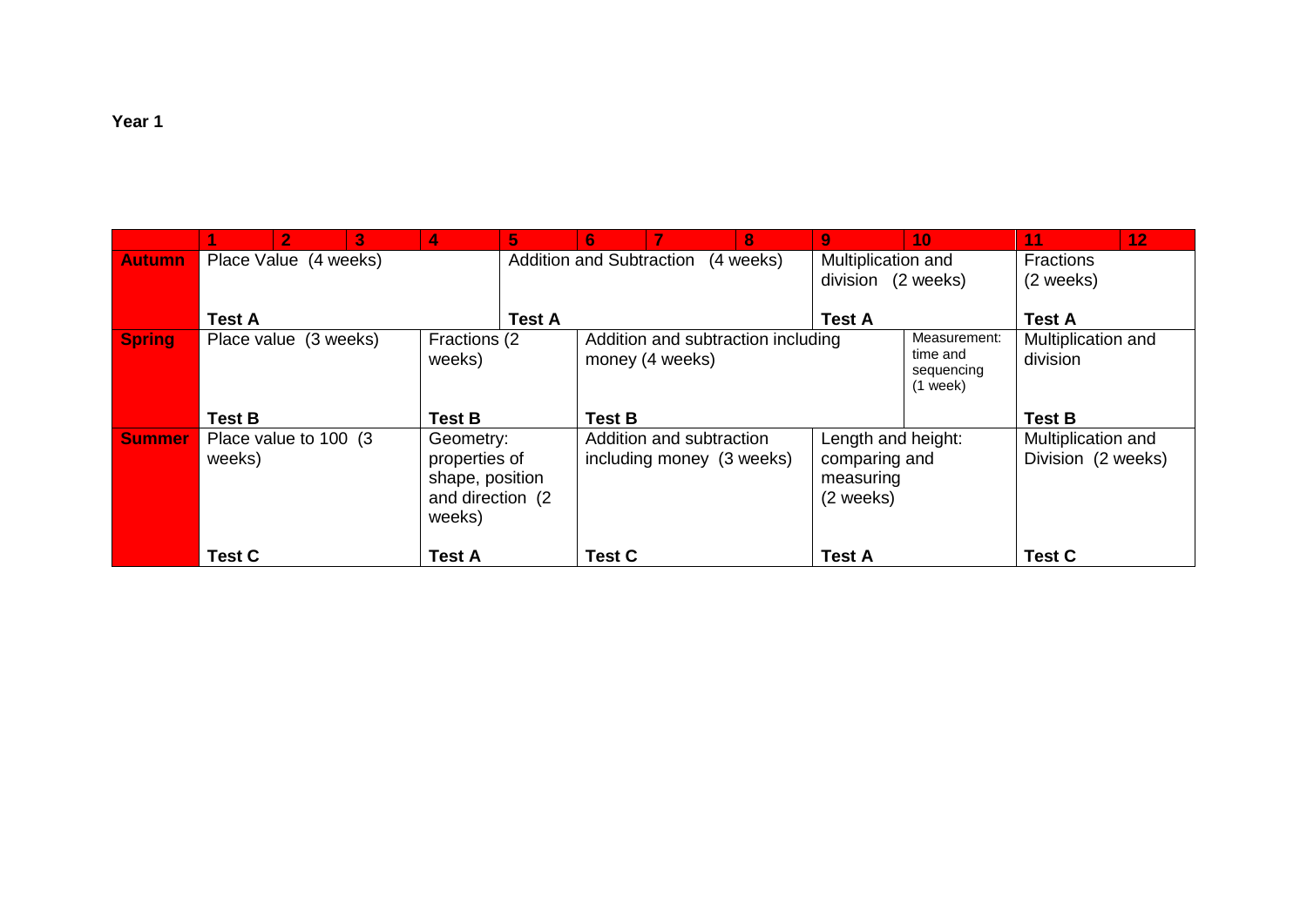## **Year 2**

**All Head Start cold/hot tests are indicated in bold (except for Measurement and Length which should be taught discretely in Spring 2. After the cold test in Term 3 any gaps should then be taught within Mass, capacity and height unit: test A, summer term 2)**

|               | $\overline{2}$                  | 3                                              | 4                                                  | 5 <sub>5</sub>                                       | 6                     |                                                                                    | 8                                         | $\overline{9}$                       | 10 <sub>1</sub> | 11                                             | 12                                                |                                  |  |
|---------------|---------------------------------|------------------------------------------------|----------------------------------------------------|------------------------------------------------------|-----------------------|------------------------------------------------------------------------------------|-------------------------------------------|--------------------------------------|-----------------|------------------------------------------------|---------------------------------------------------|----------------------------------|--|
| <b>Autumn</b> | <b>Place Value</b><br>(2 weeks) |                                                | Addition and                                       |                                                      | subtraction (3 weeks) |                                                                                    | Multiplication and division (3)<br>weeks) |                                      |                 | Fractions<br>(2 weeks)                         |                                                   | Geometry:<br>Properties of shape |  |
|               | <b>Test A</b>                   |                                                | <b>Test A</b><br><b>Test A</b><br><b>Fractions</b> |                                                      |                       |                                                                                    |                                           | <b>Test A</b>                        |                 | <b>Test A</b>                                  |                                                   |                                  |  |
| <b>Spring</b> | Place value<br>(2 weeks)        | subtraction<br>including<br>money (2)          | Addition and                                       | Multiplication<br>and division (2)<br>weeks)         |                       | Statistics (2 weeks)<br><b>Testing</b><br>week<br>whole<br>school<br><b>Test A</b> |                                           | Fractions (2)<br>weeks)              |                 |                                                | Measurement<br>Length and<br>height<br>$(1$ week) |                                  |  |
|               | <b>Test B</b>                   | weeks)<br><b>Test B</b>                        |                                                    | <b>Test A</b>                                        |                       |                                                                                    |                                           |                                      | <b>Test B</b>   |                                                |                                                   |                                  |  |
| <b>Summer</b> | Time<br>(2 weeks)               | subtraction<br>including<br>money (2<br>weeks) | Addition and                                       | Geometry:<br>position and<br>direction (2)<br>weeks) |                       | Multiplication and<br>division<br>2 weeks<br><b>Test C</b>                         |                                           | Fractions (2 weeks)<br><b>Test C</b> |                 | Mass, capacity and<br>temperature<br>(2 weeks) |                                                   |                                  |  |
|               | <b>Test A</b>                   | <b>Test C</b>                                  |                                                    | <b>Test A</b>                                        |                       |                                                                                    |                                           |                                      |                 | <b>Test A</b>                                  |                                                   |                                  |  |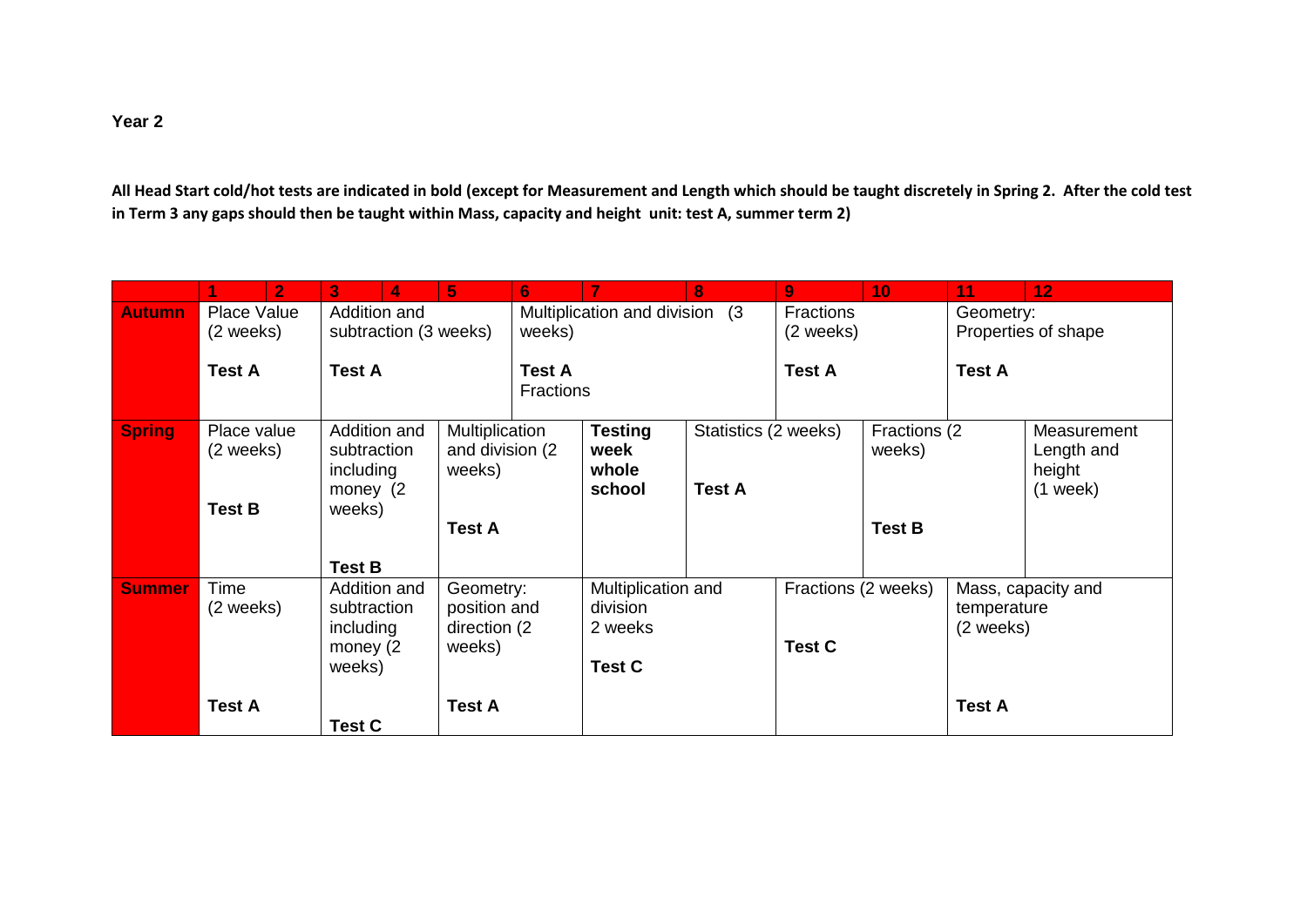## **Year 3**

|               | $\mathbf{2}^-$                            | 3 <sup>1</sup>                               | 4.                                        | 5                                        | $6\phantom{1}$             |                             | 8                   | 9                            | 10                             | 11                        | 12                     |
|---------------|-------------------------------------------|----------------------------------------------|-------------------------------------------|------------------------------------------|----------------------------|-----------------------------|---------------------|------------------------------|--------------------------------|---------------------------|------------------------|
| <b>Autumn</b> | Place Value (3 weeks)                     |                                              | Addition and<br>Subtraction (3)<br>weeks) |                                          | (2weeks)                   | Multiplication and division |                     | Fractions (2 weeks)          |                                | Measurement (2)<br>weeks) |                        |
|               | <b>Test A</b>                             | <b>Test A</b>                                |                                           | <b>Test A</b>                            |                            |                             | <b>Test A</b>       |                              | <b>Test A</b>                  |                           |                        |
| <b>Spring</b> | Place Value (2<br>weeks)                  | Addition and<br>subtraction (2)<br>weeks)    |                                           | Multiplication and<br>Division (2 weeks) | Whole<br>school<br>testing |                             | Fractions (2 weeks) |                              | <b>Statistics</b><br>(2 weeks) |                           | Measur<br>ement<br>(1) |
|               | <b>Test B</b>                             | <b>Test B</b>                                |                                           | <b>Test B</b>                            |                            | week                        | Test B              |                              | Test A                         |                           | week)                  |
| <b>Summer</b> | Addition and<br>Subtraction (2)<br>weeks) | Multiplication<br>and division (2)<br>weeks) |                                           | Measurement (2)<br>weeks)                |                            | Fractions (2 weeks)         |                     | Geometry - Shape<br>(2weeks) |                                | Measurement (2)<br>weeks) |                        |
|               | <b>Test C</b>                             | <b>Test C</b>                                |                                           | <b>Test B</b>                            |                            | <b>Test C</b>               |                     | <b>Test A</b>                |                                | <b>Test C</b>             |                        |

**All Head Start cold/hot tests are indicated in bold (except for Measurement which should be taught from hot Test A the previous term)**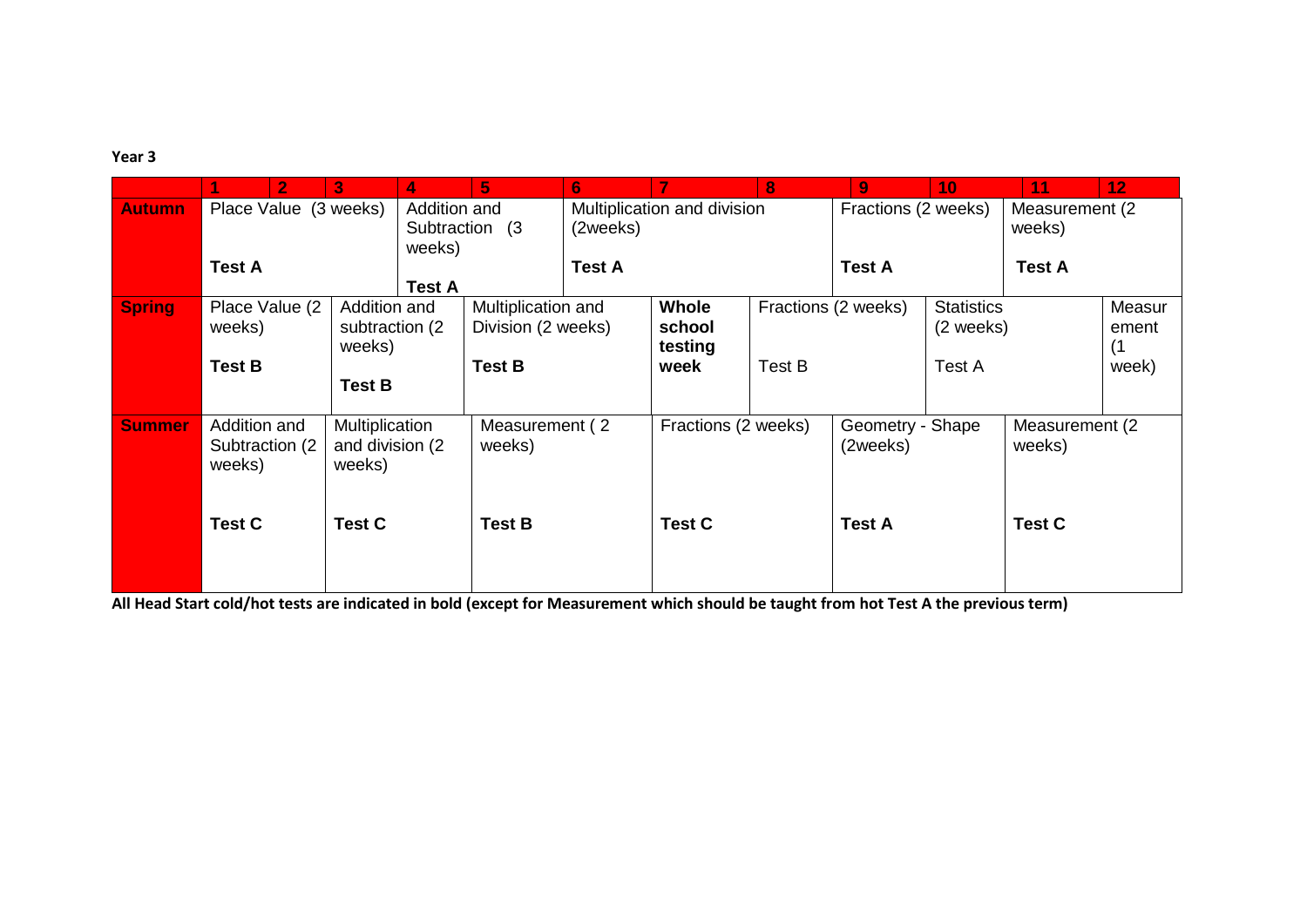## **Year 4**

|               | 2                                         | 3<br>4                                                       | 5<br>6.                                      |                                                                                                                                       | 8             | 9                               | 10                | 11                                              | 12 <sub>1</sub> |  |                    |
|---------------|-------------------------------------------|--------------------------------------------------------------|----------------------------------------------|---------------------------------------------------------------------------------------------------------------------------------------|---------------|---------------------------------|-------------------|-------------------------------------------------|-----------------|--|--------------------|
| <b>Autumn</b> | Place Value<br>(2 weeks)                  | Addition and<br>Subtraction (2)<br>weeks)                    | Multiplication and<br>division (2)<br>weeks) | <b>Fractions</b><br>(2 weeks)                                                                                                         |               | Measurement-<br>me<br>(2 weeks) | perimeter/area/ti | <b>Statistics</b><br>(2 weeks)<br><b>Test A</b> |                 |  |                    |
|               | <b>Test A</b>                             | <b>Test A</b>                                                | <b>Test A</b>                                | <b>Test A</b>                                                                                                                         | <b>Test A</b> |                                 |                   |                                                 |                 |  |                    |
| <b>Spring</b> | Place Value<br>2 weeks                    | Addition and<br>subtraction (2)<br>weeks)<br>including money | Multiplication and<br>division (2 weeks)     | Whole<br><b>Fractions</b><br><b>Decimals</b><br>school<br>(2 weeks)<br>(2 weeks)<br>testing<br>week<br><b>Test B</b><br><b>Test A</b> |               |                                 |                   |                                                 |                 |  | Time<br>$(1$ week) |
|               | <b>Test B</b>                             | <b>Test B</b>                                                | <b>Test B</b>                                |                                                                                                                                       |               |                                 |                   |                                                 |                 |  |                    |
| <b>Summer</b> | Addition and<br>subtraction (2)<br>weeks) | Multiplication<br>and division (2)<br>weeks)                 | Fractions (2)<br>weeks)                      | Decimals (2<br>weeks)<br><b>Test B</b>                                                                                                |               | Measurement<br>(2 weeks)        |                   | Geometry (2)<br>weeks)                          |                 |  |                    |
|               | <b>Test C</b>                             | <b>Test C</b>                                                | <b>Test C</b>                                |                                                                                                                                       |               | <b>Test B</b>                   |                   | <b>Test A</b>                                   |                 |  |                    |

**All Head Start cold/hot tests are**  ated in bold **(except for time**  .<br>n should be **t** discretely **hot measurement test A in autumn term)**